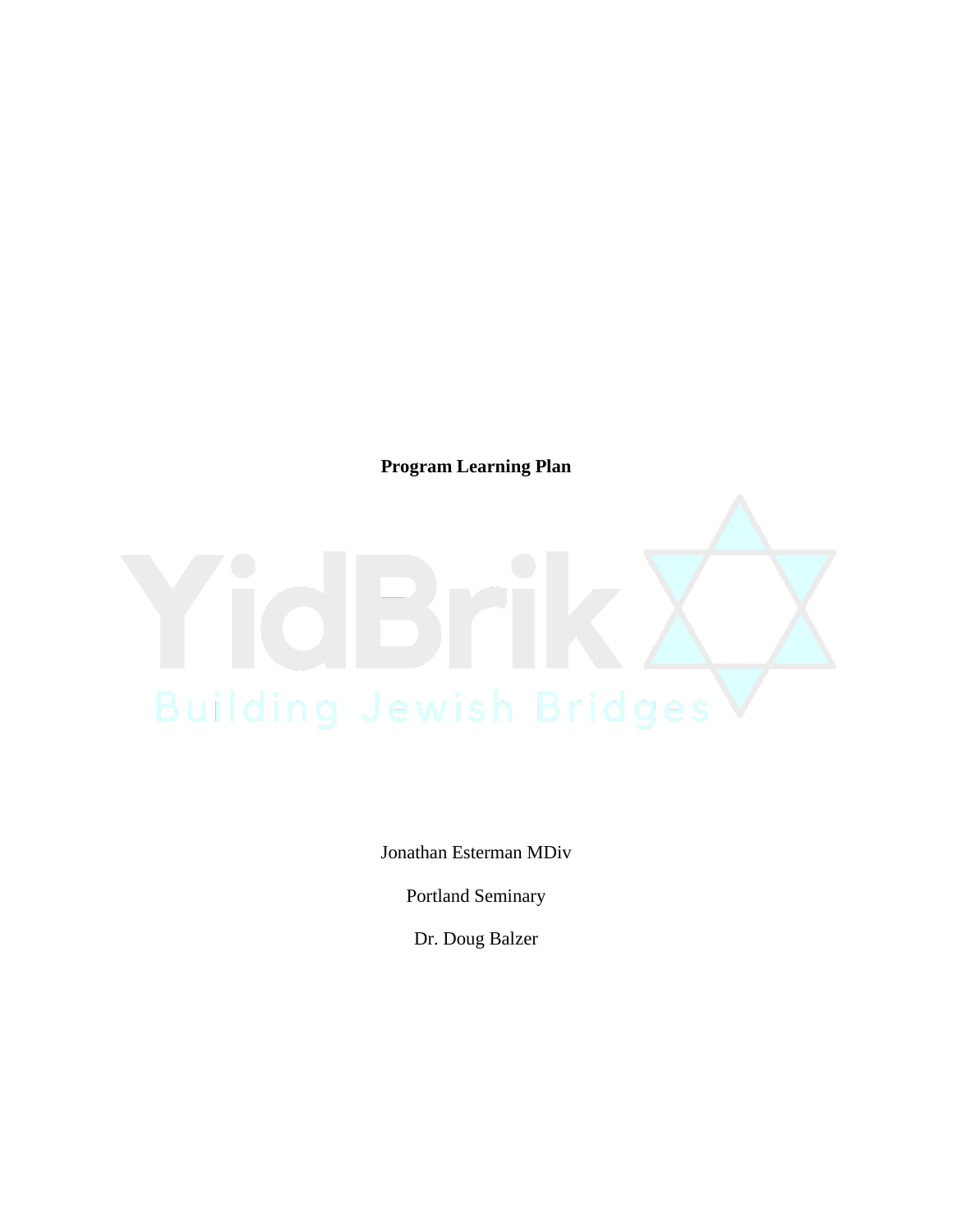# **Contents**

| Description of Dissertation and Contribution of Goals and Outcomes  6 |  |
|-----------------------------------------------------------------------|--|

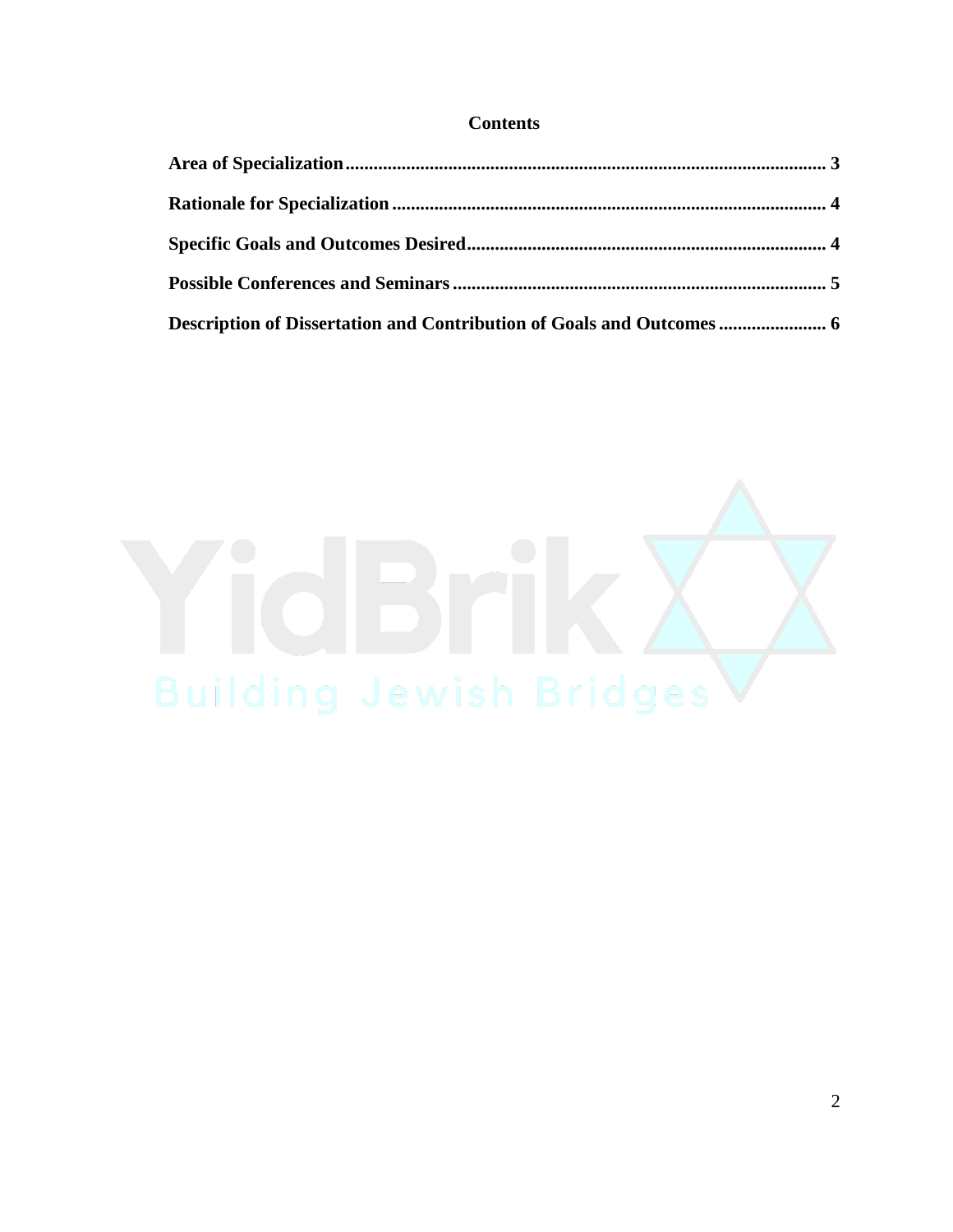### **Area of Specialization**

My areas of specialization is to focus on building bridges between the Jewish community and the Christian Church at large by fostering shalom, $<sup>1</sup>$  providing understanding and tolerance</sup> via context and education, and engaging dialogue between the two groups via a bridge "ministry" that functions as a "go between" for the two groups. This endeavor is to answer the research question of: How can Jews and Christians forge a theologically practical solution to enable them to resolve differences to offer a unified salvific solution, and as a result, support one another to work together to foster tikkun olam?<sup>2</sup>

Throughout history, the Jewish people have been systematically persecuted against as a result of being G-d's<sup>3</sup> chosen people. Since Roman occupation of Israel, many Jews have been branded as Christ-killers and suffered at the hands of Christians in the Crusades and Holocaust in particular. This has caused a widespread distrust of Christianity and, as a result, fear of Christians in general. The early church was originally Jewish before being hijacked by the Roman government to be used as a force of rule. There are many Jewish harmonies within Christian theology and holy texts. I posit that a theological framework can be established to provide a unified salvific solution that both groups are amenable to and thus enable collaboration.

With this in mind, I would like to:

1. Research Jewish history and culture.

 $\overline{a}$ 

<sup>&</sup>lt;sup>1</sup> Hebrew, "peace."

<sup>&</sup>lt;sup>2</sup> Hebrew, "reparation of the world."

<sup>&</sup>lt;sup>3</sup> Out of reverence in Jewish tradition, the "o" is omitted.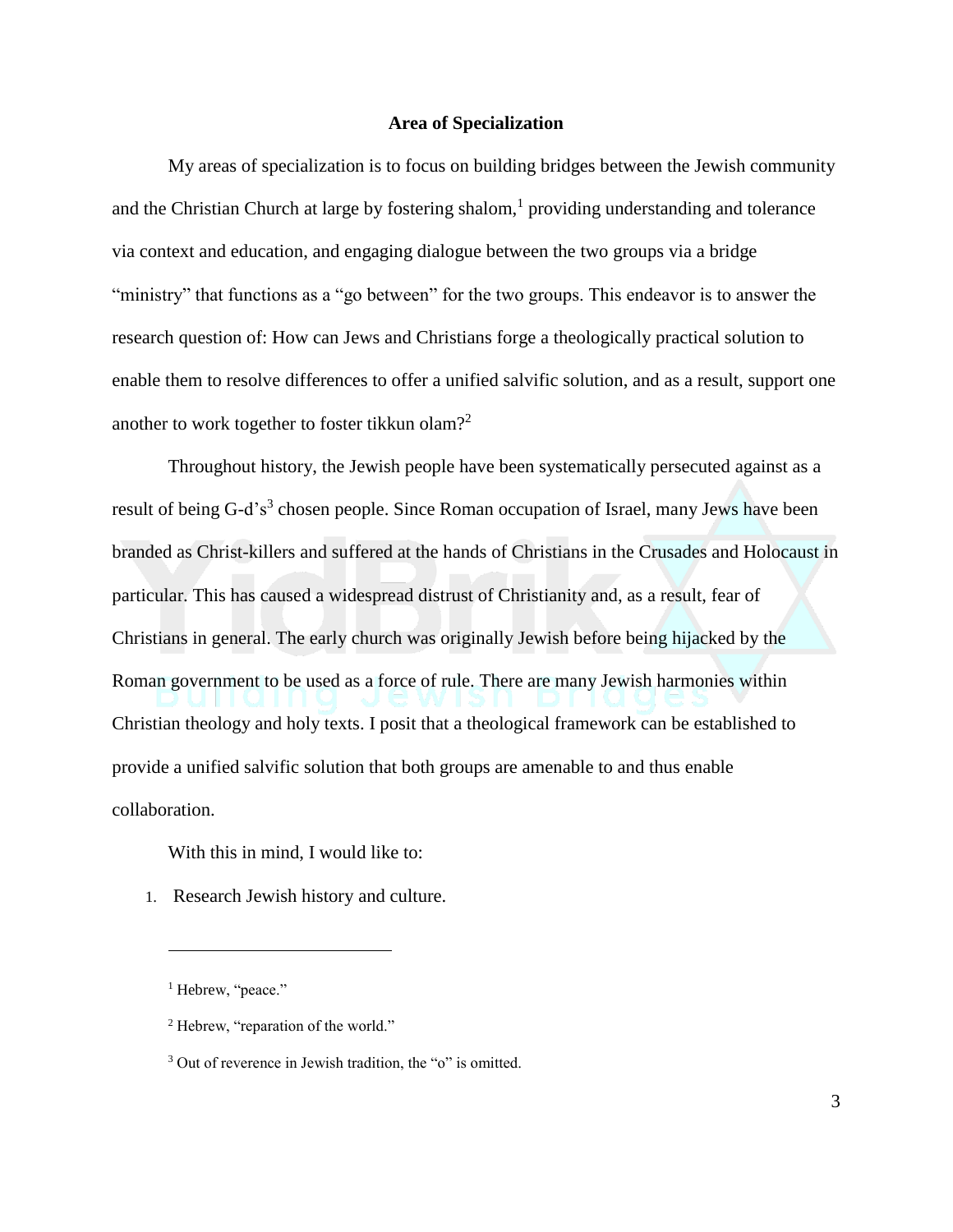- 2. Learn about the different subcultures within Jewish ethnicities, specifically the Sephardic, Ashkenazi, and Mizrahi groups.
- 3. Dive into a theological overview of Judaism, Christianity, and the Noachides to find philosophical and societal bridges that can be explored to affect real practical change.
- 4. Engage and extrapolate spiritual harmonies within current Jewish mysticism for a better understanding of similarities in each group's relationship to HaShem.<sup>4</sup>

# **Rationale for Specialization**

I have chosen this topic because HaShem has called me to live out my Jewish ethnicity as an Orthodox Jew. Since being called to go back to my heritage, I have been diligently working on learning more about how to be Jewish for the past several years. I did not grow up in the Jewish culture, despite my heritage, and am viewed as an outsider instead of natural Jew. I was originally a Christian in high school, transitioned to Messianic Judaism for several years, and am now completing the path to the Jewish covenant by engaging and becoming part of the Orthodox community.

### **Specific Goals and Outcomes Desired**

My goals are four-fold:

 $\overline{a}$ 

- 1. Become an expert on Jewish culture and tradition, permitting me to enter and learn more about the Jewish community. This is accomplished via a Module focused on Jewish History and Culture.
- 2. Study Jewish subcultures and how to engage both Jews and Gentiles cross-culturally. The

<sup>4</sup> Hebrew, "The Name." Honorific title for G-d.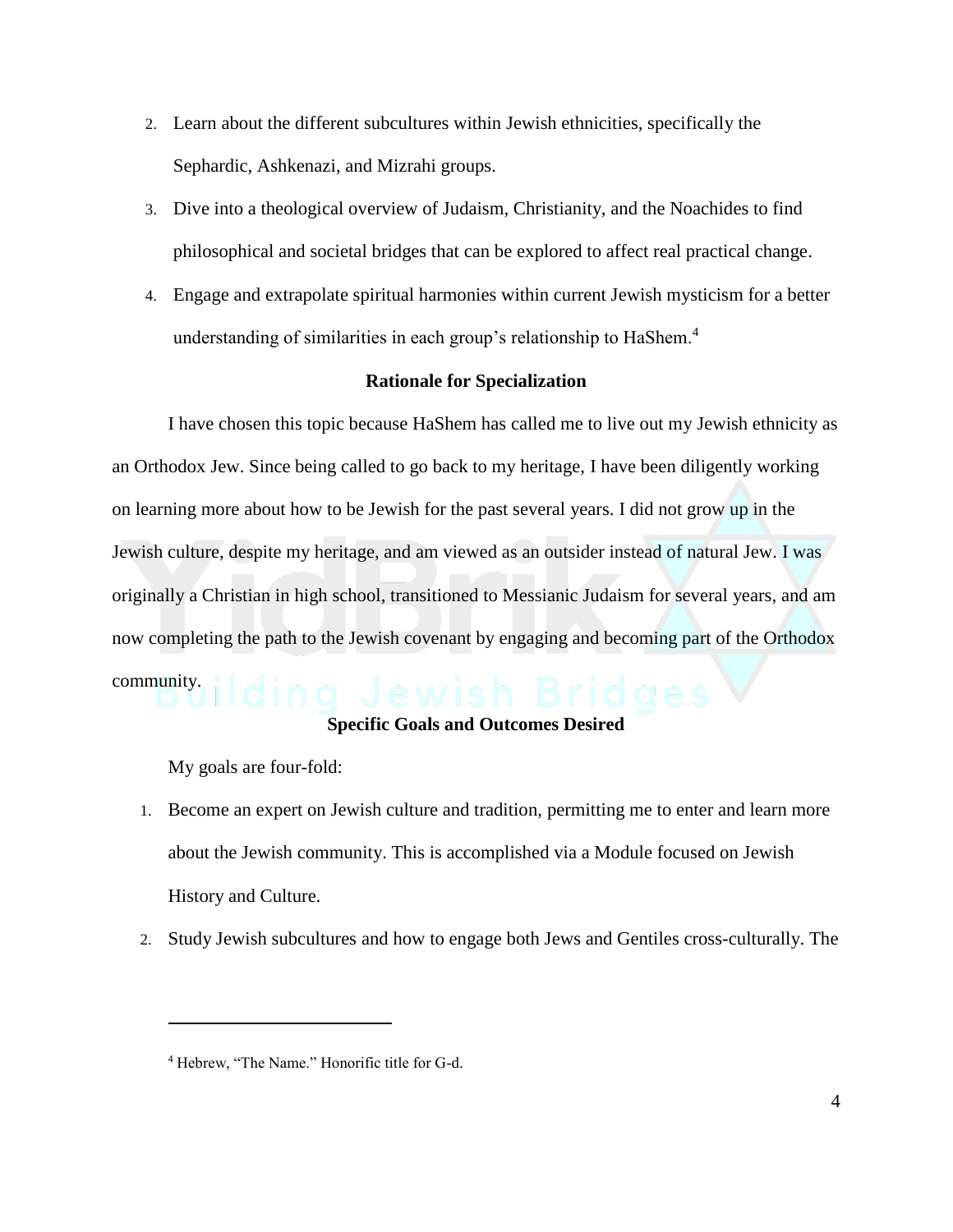Jewish people are found within several cultures: the Sephardic (Spanish) culture, the American Jewish culture, the Ashkenazi (European) culture, the Mizrahi (Asian) culture, and the standard Orthodox cultures (a variety of them include Hasidic, Chabad, etc.). This is accomplished via a Module focused on Practical Judaism in a Multicultural Setting.

- 3. Formulate a theological overview and unified salvific solution that is biblical and consistent to provide a compatibility between Jewish and Christian thought and praxis, enabling me to start the endeavor of a bridge ministry concept in my dissertation. This is accomplished via a Module focused on a Theological Overview of Judaism, Christianity, and the Noachides.
- 4. Engage current Jewish mysticism and thought, learning about spiritual connections within Jewish Kabbalah, as well as addressing theological similarities to Christian theology and spiritual observance. This is accomplished via a Module focused on

Kabbalah and Its Impact.

# **Possible Conferences and Seminars**

- Center for Humanity. Module 1. Seattle, WA.
- *Sephardic Winter Film Series.* Modules 1/2. Portland, OR.
- Skirball Jewish Museum. Module 2. Los Angeles, CA.
- *Chinese New Year Celebrations*. Module 2. Portland, OR.
- Oregon Jewish Museum and Holocaust Memorial. Module 3. Portland, OR.
- *High Holiday Celebrations*. Module 3. Portland, OR.
- Attendance of Jewish Mystic courses with the Portland Kollel. Module 4.
- One-on-one kabbalist training classes (meditation sessions, etc.) with a Kollel Rabbi.